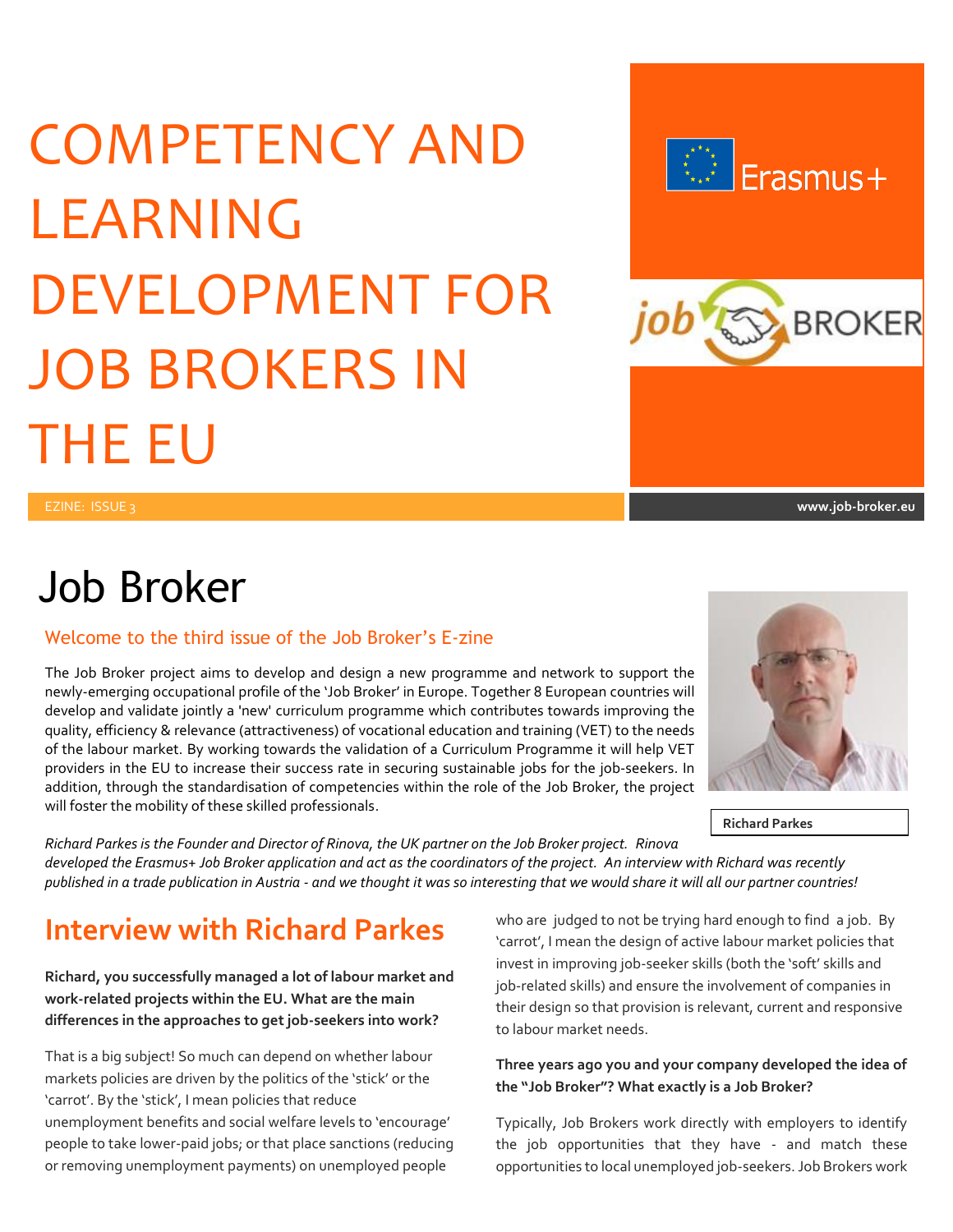– directly - at the 'interface' between companies, the job-seekers, and the funded service (i.e. the VET scheme, college course, or public employment service).

#### **What is the difference between a Job Brokerage and Employment Agencies?**

An employment agency is normally a job-finding or recruitment service available for anyone with relevant skills. They are normally commercial services (i.e. they charge the company, or the person or both) and are not at all restricted to unemployed people, usually working with people who are 'job ready'.

A Job Broker specifically works in a context where public money is being invested to support job-seekers who:

- are facing certain barriers to getting a job due to their unemployment;
- are long-term unemployed and need particular assistance –either re-training through vocational education and training (VET), 'soft' skills development, job-finding skills etc
- may also have specific characteristics and /or face labour market discrimination. For instance, they may be disabled, from minority or migrant communities, or be carers/women returning to work after families; they may have been made redundant from an industry and do not have transferable skills - or they may be young people who have never worked.

#### **But we have always had VET schemes and public employment services for unemployed people. So how did the Job Broker idea come about? Why is it necessary?**

Surprisingly many VET schemes for job-seekers in Europe do not designed to require direct engagement with companies. In many VET organisations and job counselling contexts, often those that are training or advising unemployed people do not themselves have any responsibility for dealing with companies or employers directly. This is where the Job Broker comes in.

Also things are changing due to the arrival of 'payment by results' systems. For instance in the UK it is now commonplace that providers are only paid for the job-finding services when the jobseeker has achieved a job – and nothing, or very little, if they do not. Also, further payments may follow if the job is 'sustained' (e.g. for 6 months or even for up to two years).

Funding job-seeking services based on the level of 'results', or job outcome, rather than the 'process' (i.e.the type or duration of the service offered) has very many, radical implications for the operation job-seeking services – far too many for me to go into here. However, one direct consequence of is that it has forced providers to place much more emphasis on finding - and keeping - jobs for their clients. This in turn creates new and different demands on the staff working in these services – in fact it creates new occupational profiles which require new combinations of skills to be effective at work.

Although this approach has been extensively and radically applied in the UK more than anywhere else in the EU, we are beginning to see elements of it appear in the public funding systems in a number of other European countries. These developments can affect many professions, including:

- Public Employment Services advisers
- Job counsellors
- Careers advisers
- Tutors and trainers in VET organisations and colleges responsible for helping (unemployed) trainees find jobs

As a result, we designed the Job Broker Erasmus+ project to share experience and solutions. In particular, we are working together as eight countries to develop a common European approach that will identify the issues and respond by designing and testing a new curriculum programme to support those that are finding that they are needing to become Job Brokers.

## **Project progress until now**

The Job Broker partners completed pilots in all participating countries, with carefully selected professional Working Groups, involving over sixty stakeholders and Job Brokers. They tested the online curriculum Job Broker programme, and the outcomes were presented in the Dissemination Conference in Larissa and also in the Multiplier Events in every participating country. The partnership succeeded in developing the Learning Materials and the overall Curriculum Program.



**Dissemination Conference in Larissa**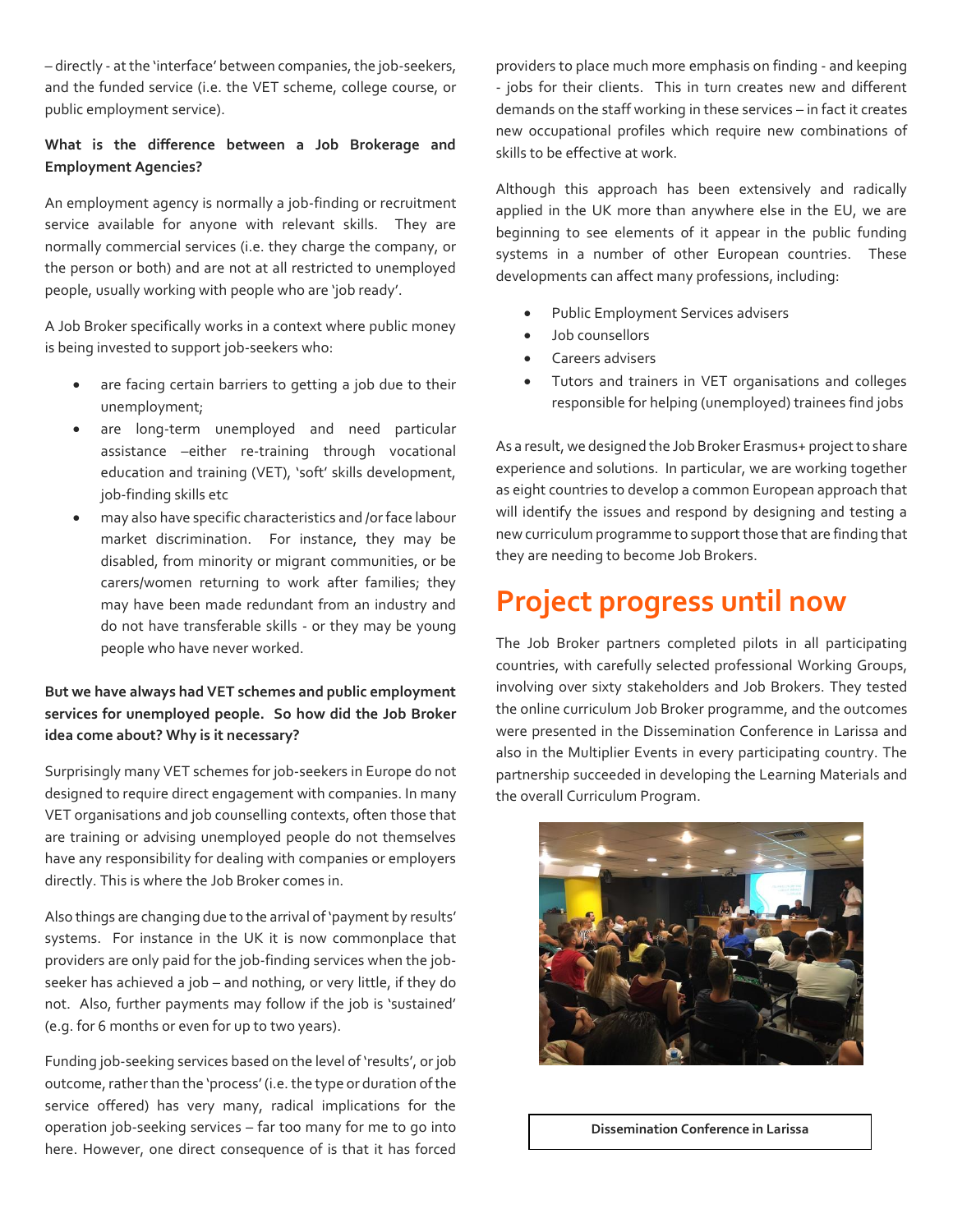

**First ancient theatre, Larissa**

Science, as their representatives have shown interest in offering a diploma course in Job Brokering connected to the faculty of Social Work and the faculty of Social and Human Sciences built on the Job Broker curriculum.

## **Next Steps**

The Project partners are currently working on how the curriculum can be adapted and ultimately be accredited for a qualification, or a credit towards a qualification. Soon we will be starting our work on a self-directed learning guide, which will be a resource that will support Job Brokers in Europe who wish to develop their skills in a structured way but who do not have access to a course or a peer development group.

The Dissemination Conference in Larissa, Greece was held on the 12<sup>th</sup> of July. Many of the European partners presented to over 60 regional stakeholders. In fact more than 200 stakeholders have attended workshops and conferences since the summer at events in different partner countries to discuss directly with the partners the outcomes of the project so far.

By the end of October every project partner had already hosted a Multiplier event aside from Spain (which follows in November). In Reykjavik, Richard Parkes was the key note speaker of the Conference, as in Larissa. He attended as the guest of VMST, the partner from Iceland, and had the opportunity to meet with a number of stakeholders. A formal meeting was also organized with the University of Iceland within the academy, School of Social



**Multiplier event in Reykjavík, Iceland**



**Group picture in Larissa, Greece**